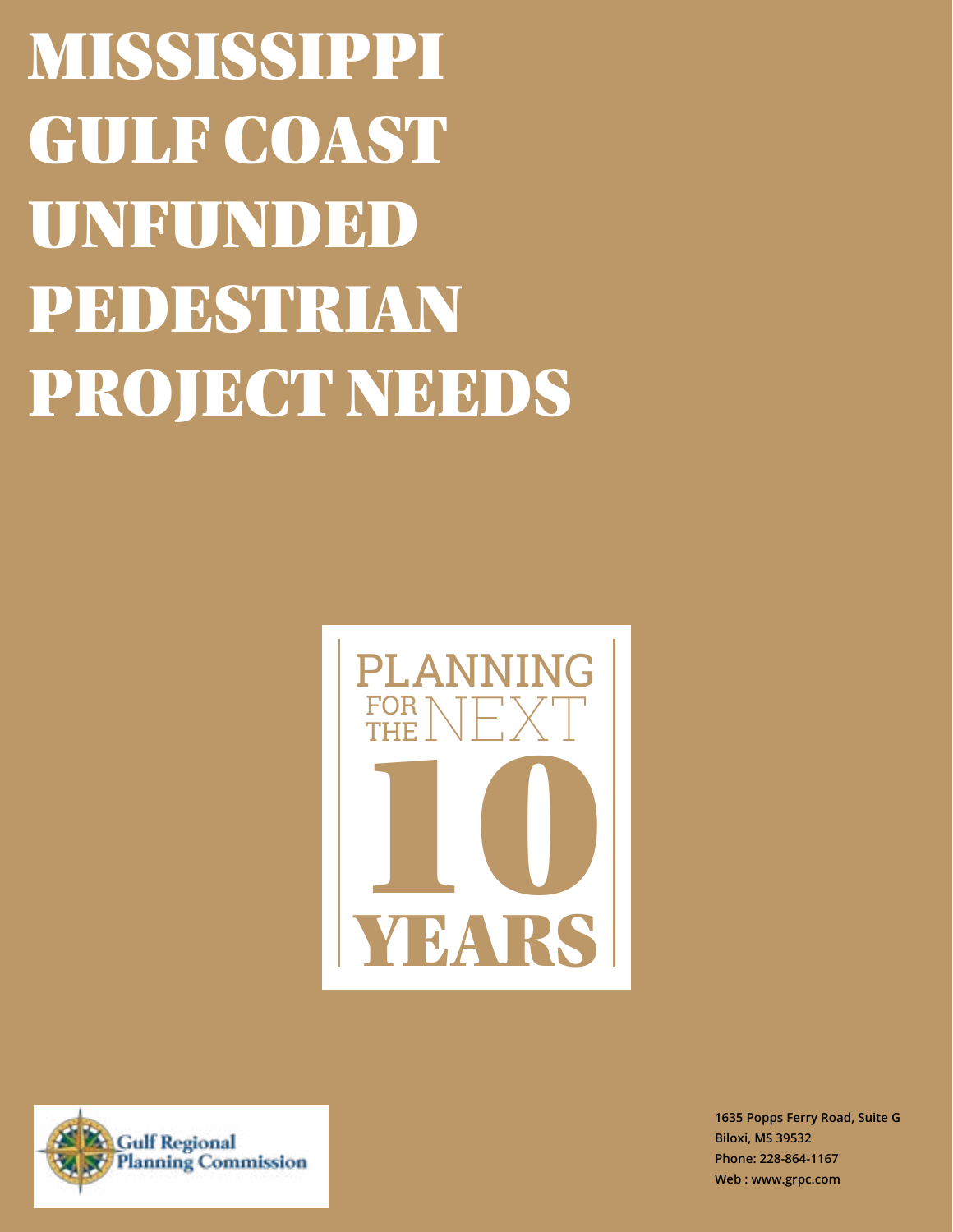# **Pedestrian Pathway Projects**

This list includes roads without pedestrian pathways identified using a demand analysis that illustrates existing and latent demand based on characteristics of the built environment, the frequency, magnitude, proximity of trip generators and attractors to a roadway segment. FHWA's "Bikeway Selection Guide" is used to make recommendations of sidewalks or multiuse paths based on traffic volume and speed. Multiuse paths are recommended to accommodate pedestrians and also bicycles that need to be separated from the travel lanes. Projects were prioritized by demand score, being within an Environmental Justice area, and crash history. The projects presented here are the higest priority based on this methodology.

This area has a high demand for pedestrian and bicycle activity as indicated by the demand analysis and the high number of crashes that have occurred here. Right of way may be difficult in some areas.

This area has a very high demand for pedestrian and bicycle activity. There have been many pedestrian or bike crashes that have occurred here. Right of way for a 10ft path may be difficult in some areas.

> There is plenty of right of way on this roadway to add sidewalks. This Environmental Justice target area would benefit from improved safety and access provided by sidewalks. Demand is very high.



















This road has a very high demand for walking and biking. There is about 10ft of right of way along most of this roadway. Some right of way would have to be collected to accommodate a 10ft multiuse pathway.

|         |                      | <u> US 90 - Pascagoula</u><br>Pascagoula Street to Verdon Street |           |
|---------|----------------------|------------------------------------------------------------------|-----------|
| Length  | <b>Facility Type</b> | 5-yr Crash History                                               | Cost      |
| .6 mile | <b>Multiuse Path</b> |                                                                  | \$600,000 |

| <b>US 90 - Ocean Springs</b><br>Lovers Lane to Martin Luther King Jr Boulevard |                      |                    |           |
|--------------------------------------------------------------------------------|----------------------|--------------------|-----------|
| Length                                                                         | <b>Facility Type</b> | 5-yr Crash History | Cost      |
| .9 mile                                                                        | <b>Multiuse Path</b> |                    | \$900,000 |

This area has a high demand for walking and biking. Based on the traffic speed and volume, a multiuse path should be used to accommodate pedestrians and bikes. Right of way would be required.

|         |                      | <b>Macphelia Road - Moss Point</b><br>Jefferson Avenue to Martin Luther King Jr Boulevard |           |
|---------|----------------------|-------------------------------------------------------------------------------------------|-----------|
| Length  | <b>Facility Type</b> | 5-yr Crash History                                                                        | Cost      |
| .9 mile | <b>Sidewalk</b>      | R                                                                                         | \$450,000 |

There is a very high demand for walking and biking in this area. There appears to be plenty of right of way available for a multiuse path.

|            |                      | <b>Lamey Bridge Road - D'Iberville</b><br>Central Avenue to Big Ridge Road |             |
|------------|----------------------|----------------------------------------------------------------------------|-------------|
| Length     | <b>Facility Type</b> | 5-yr Crash History                                                         | Cost        |
| $1.1$ mile | <b>Multiuse Path</b> |                                                                            | \$1,100,000 |

This road segment is considered to have high demand for pedestrian activity validated by the high number of pedestrian and bicycle accidents that have occurred. There is plenty of right of way for a path.



|           |                      | <b>Ingalls Avenue - Pascagoula</b><br><b>Chicot Street to Martin Road</b> |           |
|-----------|----------------------|---------------------------------------------------------------------------|-----------|
| Length    | <b>Facility Type</b> | 5-yr Crash History                                                        | Cost      |
| $.1$ mile | <b>Multiuse Path</b> |                                                                           | \$100,000 |

|         |                      | <b>MS 609 - Jackson County</b><br>Fort Bayou Road to Windsor Porte Street |           |
|---------|----------------------|---------------------------------------------------------------------------|-----------|
| Length  | <b>Facility Type</b> | 5-yr Crash History                                                        | Cost      |
| .9 mile | <b>Multiuse Path</b> | h                                                                         | \$900,000 |

|        |                      | <b>MS 609 - Jackson County</b><br>Big Ridge Road to Fort Bayou Road |             |
|--------|----------------------|---------------------------------------------------------------------|-------------|
| Length | <b>Facility Type</b> | 5-yr Crash History                                                  | Cost        |
| 1 mile | <b>Multiuse Path</b> | $\cdots$                                                            | \$1,000,000 |
|        |                      |                                                                     |             |

Right of way will be required to install a pathway here. There is a very high demand for pedestrian activity validated by the high number of pedestrian crashes that have occurred on this roadway segment.

| <b>Pass Road - Gulfport</b><br>Anniston Avenue to Gran Lido Lane |                      |                    |           |
|------------------------------------------------------------------|----------------------|--------------------|-----------|
| Length                                                           | <b>Facility Type</b> | 5-yr Crash History | Cost      |
| .9 mile                                                          | <b>Multiuse Path</b> |                    | \$900,000 |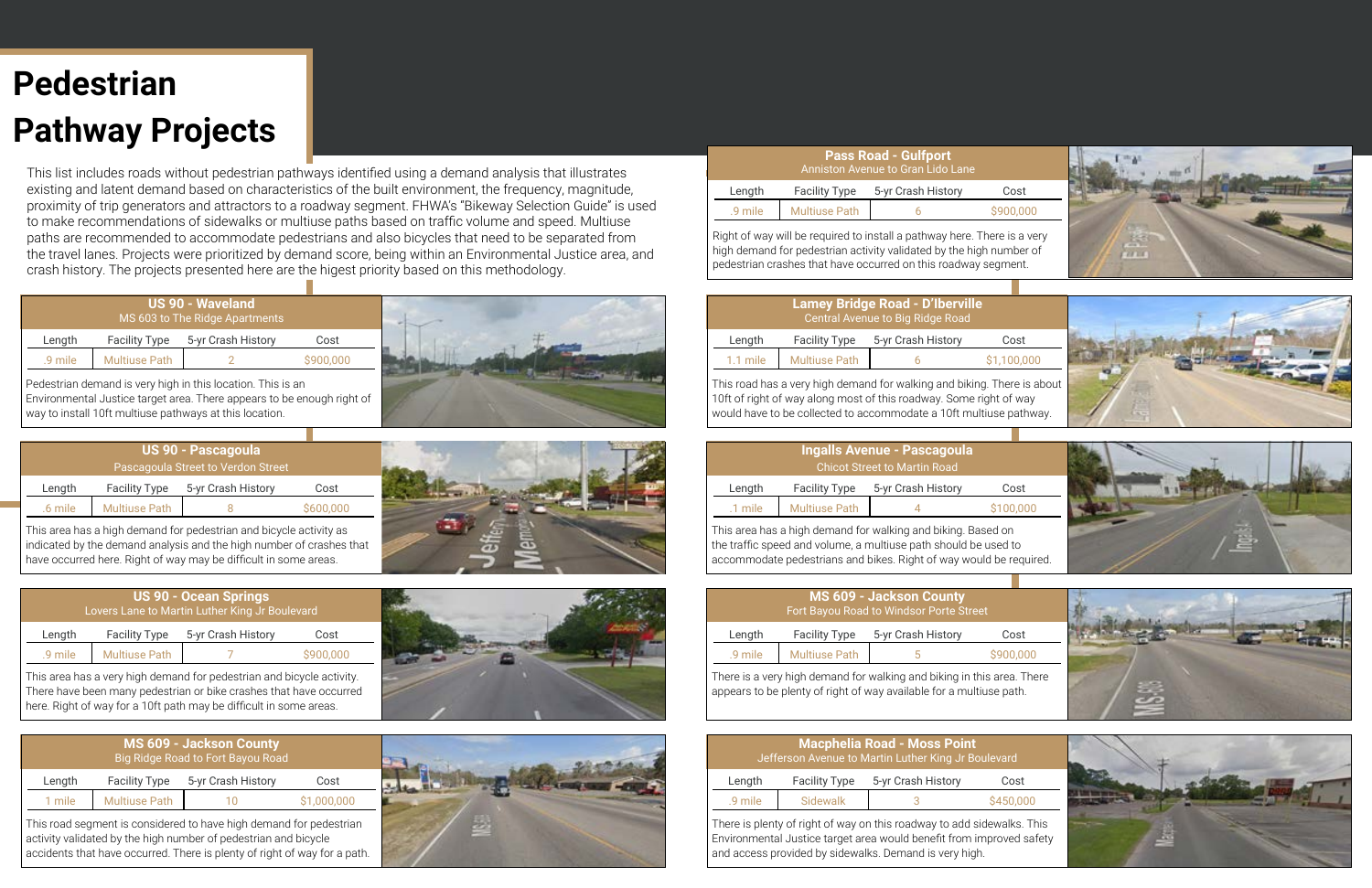There is enough right of way on the north side of this road for a multiuse pathway.

|         |                      | <b>Community Road - Gulfport</b><br>US 49 to Klein Road |           |
|---------|----------------------|---------------------------------------------------------|-----------|
| Length  | <b>Facility Type</b> | 5-yr Crash History                                      | Cost      |
| .7 mile | <b>Multiuse Path</b> |                                                         | \$700,000 |

There is not enough right of way for a multiuse pathway but 5ft sidewalks with no buffer would fit.

|          |                      | <b>Lemoyne Boulevard - D'Iberville</b><br>Lamey Bridge Road to Gorenflo Road |           |
|----------|----------------------|------------------------------------------------------------------------------|-----------|
| Length   | <b>Facility Type</b> | 5-yr Crash History                                                           | Cost      |
| .5 miles | Multiuse path        |                                                                              | \$500,000 |
|          |                      |                                                                              |           |

# **Pedestrian Pathway Projects**

### **Pass Road - Gulfport** 28th Street to Hewes Avenue There is enough right of way to get a 10ft pathway constructed on the .9 miles Multiuse Path 3 \$900,000 Length Facility Type 5-yr Crash History Cost

This area has very high demand pedestrian and bicycle activity to connect many destinations along the highway. A sidewalk along the frontage road for pedestrian traffic as bicycles could use the road.

| <b>US 90 - Bay Saint Louis</b><br>Dunbar Avenue to Blue Meadow Road |                      |                    |           |  |  |
|---------------------------------------------------------------------|----------------------|--------------------|-----------|--|--|
| Length                                                              | <b>Facility Type</b> | 5-yr Crash History | Cost      |  |  |
| 6 mile                                                              | Sidewalk             |                    | \$300,000 |  |  |

There is plenty of right of way on this roadway segment to build a multiuse pathway that would be of tremendous benefit to this area of high pedestrian activity.



| <b>US 49 - Gulfport</b><br>Polk Street to Martin Luther King Jr Boulevard |                      |                    |           |  |  |
|---------------------------------------------------------------------------|----------------------|--------------------|-----------|--|--|
| Length                                                                    | <b>Facility Type</b> | 5-yr Crash History | Cost      |  |  |
| .3 mile                                                                   | <b>Multiuse Path</b> |                    | \$300,000 |  |  |

north side of this roadway segment.



There is 100 feet of right of way on this segment. It is area with high demand for bicycle and pedestrian traffic.

| <b>Pass Road - Gulfport</b><br>US 49 to 17th Avenue |                      |                    |           |  |  |  |
|-----------------------------------------------------|----------------------|--------------------|-----------|--|--|--|
| Length                                              | <b>Facility Type</b> | 5-yr Crash History | Cost      |  |  |  |
| .6 miles                                            | <b>Multiuse Path</b> |                    | \$600,000 |  |  |  |

## **Pedestrian Demand Analysis**